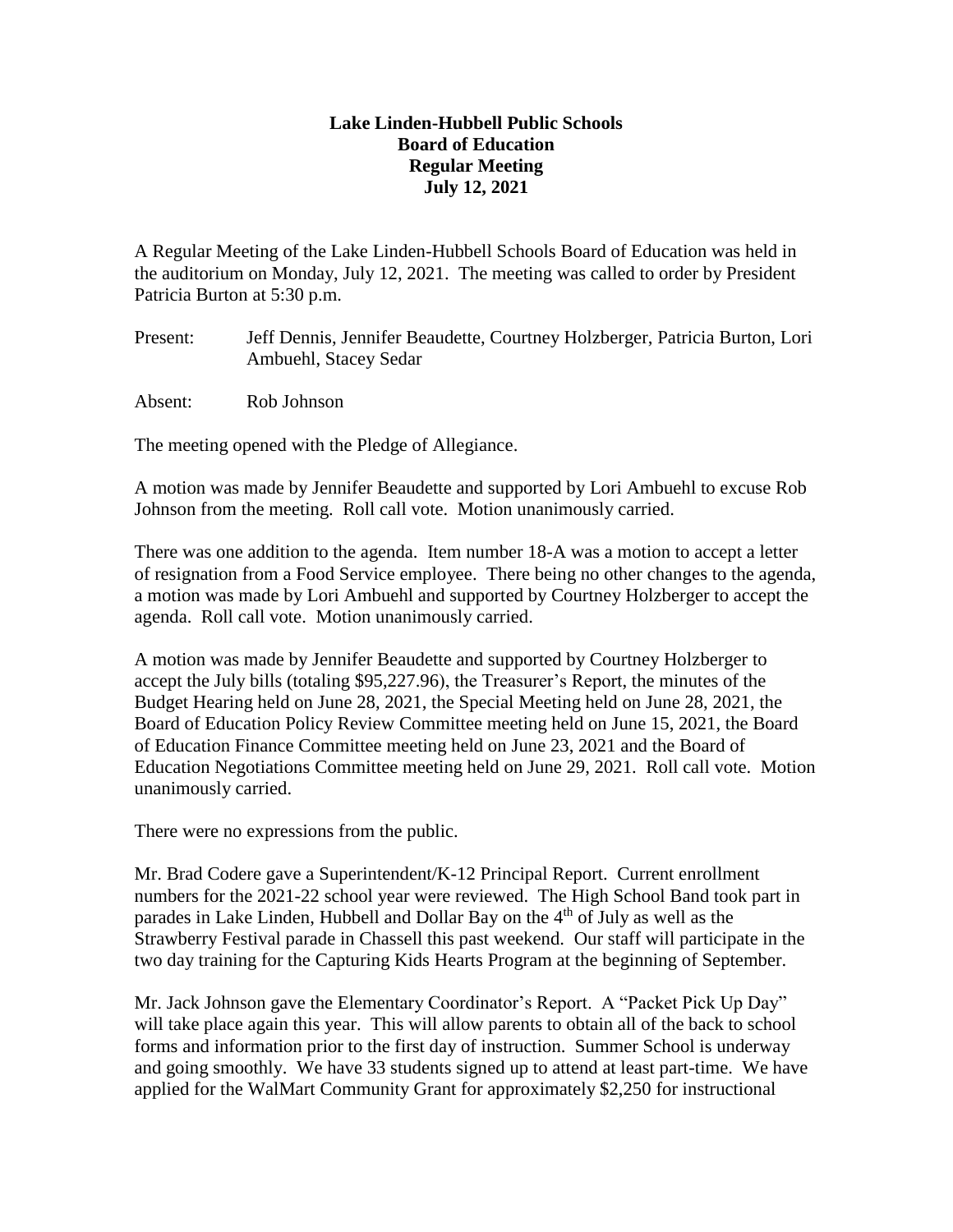equipment and improving room technologies. We've been working on updates to the handbook that will be up for approval next month. The Kindergarten Graduation went very well thanks to the hard work of all involved. The Elementary Honor Roll for the last quarter of the school year was announced with over 55% of students in Grades 4-5 earning a spot on the list.

Mr. Jack Kumpula gave an Athletic Director's Report.

Mr. Brad Fortin gave a Maintenance Report.

Mr. Brad Codere gave a Transportation Report.

Stacey Sedar gave a report on the Board of Education Policy Review Committee meeting that was held on June 15, 2021.

Stacey Sedar gave a report on the Board of Education Finance Committee meeting that was held on June 23, 2021.

Patricia Burton gave a report on the Board of Education Negotiations Committee meeting that was held on June 29, 2021.

A motion was made by Lori Ambuehl and supported by Jennifer Beaudette to approve the administrative employment contract as presented for Jack Johnson as the Elementary Coordinator for the school year 2021-2022. Roll call vote. Motion unanimously carried.

A motion was made by Lori Ambuehl and supported by Jennifer Beaudette that the Board of Education salaries are as follows: President \$350, Vice President \$350, Secretary \$350, Treasurer \$350 and three Trustees \$350 each. Roll call vote. Motion unanimously carried.

A motion was made by Jennifer Beaudette and supported by Courtney Holzberger that Range Bank, Superior National Bank, Michigan Liquid Asset Fund, Torch Lake Federal Credit Union, Huntington Bank and Ameriprise Financial Services serve as the school district depositories. Roll call vote. Motion unanimously carried.

A motion was made by Lori Ambuehl and supported by Courtney Holzberger that bonding levels be set as follows: Treasurer \$100,00, Superintendent \$100,000, District Accountant \$100,00 and all others \$100,000 according to District Policy and insurance company. Roll call vote. Motion unanimously carried.

A motion was made by Jennifer Beaudette and supported by Jeff Dennis that in accordance with state law, the school district elects to transport all school children within the district who live approximately 1.5 miles or more from the Lake Linden-Hubbell School and all students along highways where the safety of the pupil in concerned. Exceptions will be reviewed on a case-by-case basis. Roll call vote. Motion unanimously carried.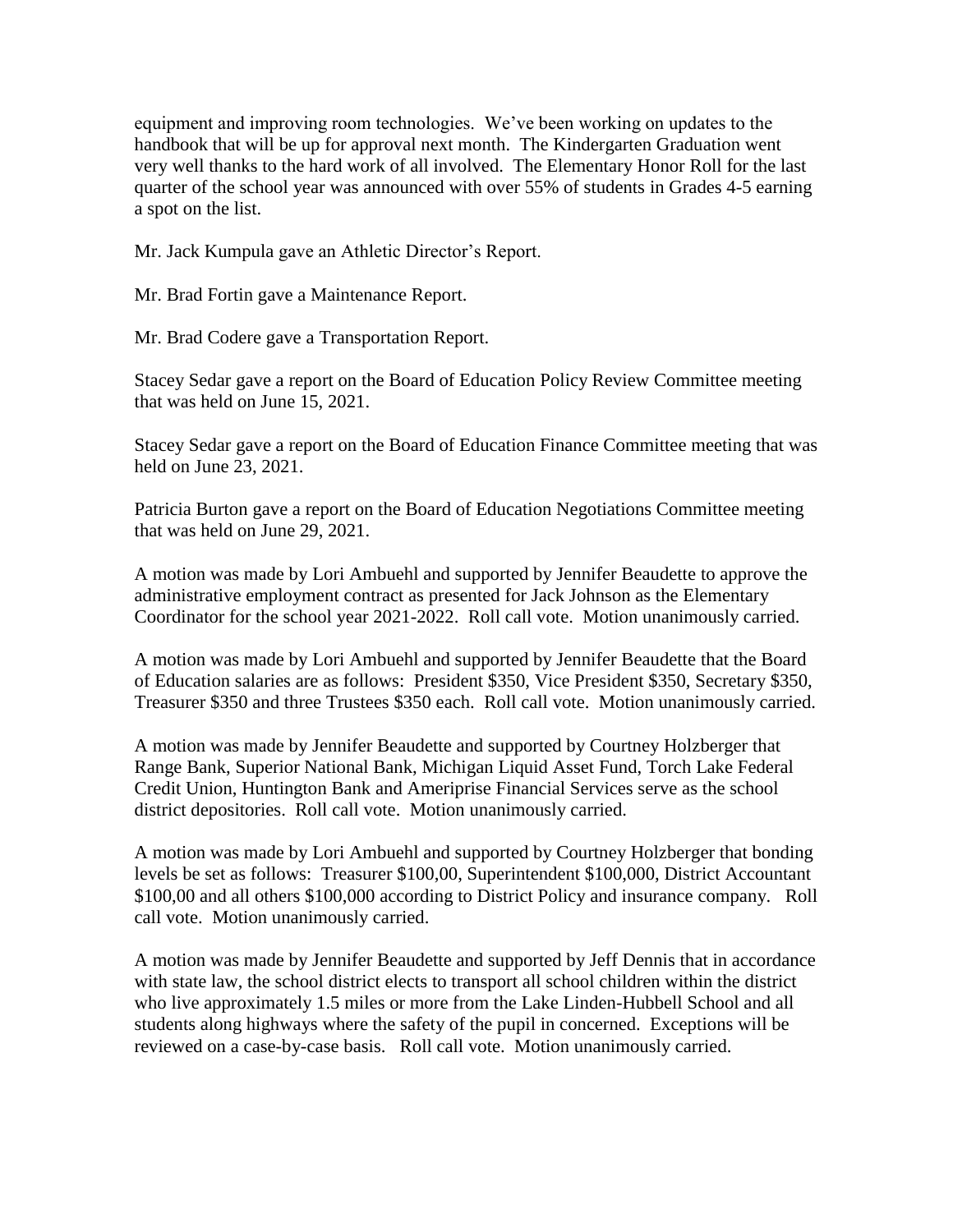A motion was made by Jeff Dennis and supported by Jennifer Beaudette that the following persons be authorized to sign the checks for the district for the accounts indicated.

| General Fund:                                                        | Board President, Secretary and Treasurer                                                                                   |
|----------------------------------------------------------------------|----------------------------------------------------------------------------------------------------------------------------|
| Payroll Fund:                                                        | District Accountant, Superintendent                                                                                        |
| Capital Projects:                                                    | District Accountant, Superintendent                                                                                        |
| Debt Retirement:                                                     | <b>District Accountant</b>                                                                                                 |
| Athletics:                                                           | District Accountant, Superintendent                                                                                        |
| Internal Account:<br><b>High School Activity</b><br>(two signatures) | <b>High School Secretary</b><br>Superintendent<br><b>District Accountant</b>                                               |
| <b>Elementary School Activity</b>                                    | <b>Elementary School Coordinator</b><br><b>Elementary School Secretary</b><br>Superintendent<br><b>District Accountant</b> |
| <b>Hot Lunch</b>                                                     | Superintendent<br><b>District Accountant</b>                                                                               |
| <b>Imprest Cash and</b><br>District Scholarship Fund                 | Central Office Secretary (or)<br>District Accountant                                                                       |

Roll call vote. Motion unanimously carried.

A motion was made by Jennifer Beaudette and supported by Courtney Holzberger to designate the Office of the Superintendent to perform all election duties necessary for conducting all school elections. Roll call vote. Motion unanimously carried.

A motion was made by Lori Ambuehl and supported by Jennifer Beaudette to approve the Lake Linden-Hubbell School memberships and liaisons to: MASSP (Michigan Association of Secondary School Principals), MASB (Michigan Association of School Boards), MASA (Michigan Association of School Administrators), HPS (Hospital Purchasing Service), Great Lakes Food Co-op, MAPT (Michigan Association for Pupil Transportation), and MIEM (Michigan Institute for Educational Management). Roll call vote. Motion unanimously carried.

A motion was made by Lori Ambuehl and supported by Jennifer Beaudette that Thrun Law Firm, P.C. be appointed the School Attorney. Roll call vote. Motion unanimously carried.